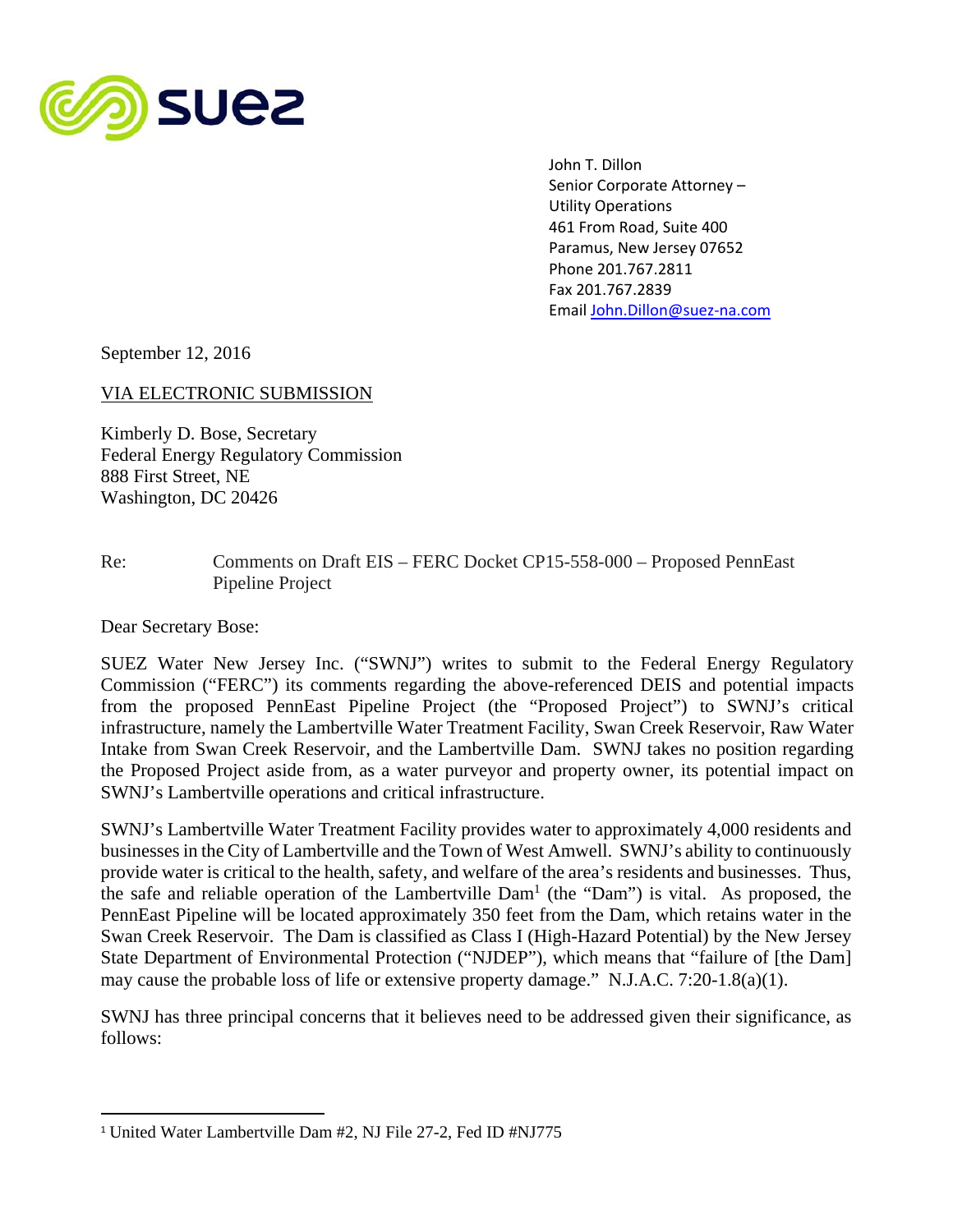

 Secretary Kimberly D. Bose September 12, 2016 Page **2** of **2**

- 1. Dam Safety: The Dam's close proximity to the proposed pipeline location raises significant safety concerns. Blasting, and all forms of aggressive rock removal, raise concerns that will have to be addressed to the satisfaction of both SWNJ and NJDEP Dam Safety.
- 2. Intake Safety: Given that the pipeline will transect the Swan Creek Reservoir Raw Water Intake pipe, which is approximately 100 years old, SWNJ has significant concerns regarding potential service disruption and loss of water from the Swan Creek Reservoir in the event an accident occurs during or after construction. SWNJ believes that a reasonable and costeffective solution for PennEast would be to install an intake bypass pipe and shut-off valves on either side.
- 3. Tree Removal: SWNJ has significant concerns about the amount of tree removal that is contemplated in the DEIS – particularly for temporary spoils storage and a temporary construction easement. The pipeline location is in close proximity to a public water supply reservoir and so every reasonable step will have to be taken to minimize tree loss.

Additionally, details related to ingress and egress to its Property during the construction phase, safety protocols and training, project sequencing, and adequate pipeline markers, all of which are reasonably anticipated for this type of Project, will have to be addressed.

To be clear, PennEast sought to educate itself and gain an understanding of the issues detailed above and, as indicated in the attached letter, has expressed its commitment to work collaboratively and reach reasonable solutions that will be memorialized in a formal agreement.

While no agreement is in place, SWNJ has every reason to believe that PennEast has the commitment and technical expertise available to reach an agreement that will favorably address the above issues. SWNJ will provide updates to FERC and stakeholders as appropriate.

Thank you for your attention to this matter. Should you have any questions regarding this filing, please do not hesitate to contact me.

Very truly yours,

John T. Dillon Senior Corporate Attorney – Utility Operations SUEZ

Encl.

cc: Service List John H. Moyle, PE, NJDEP